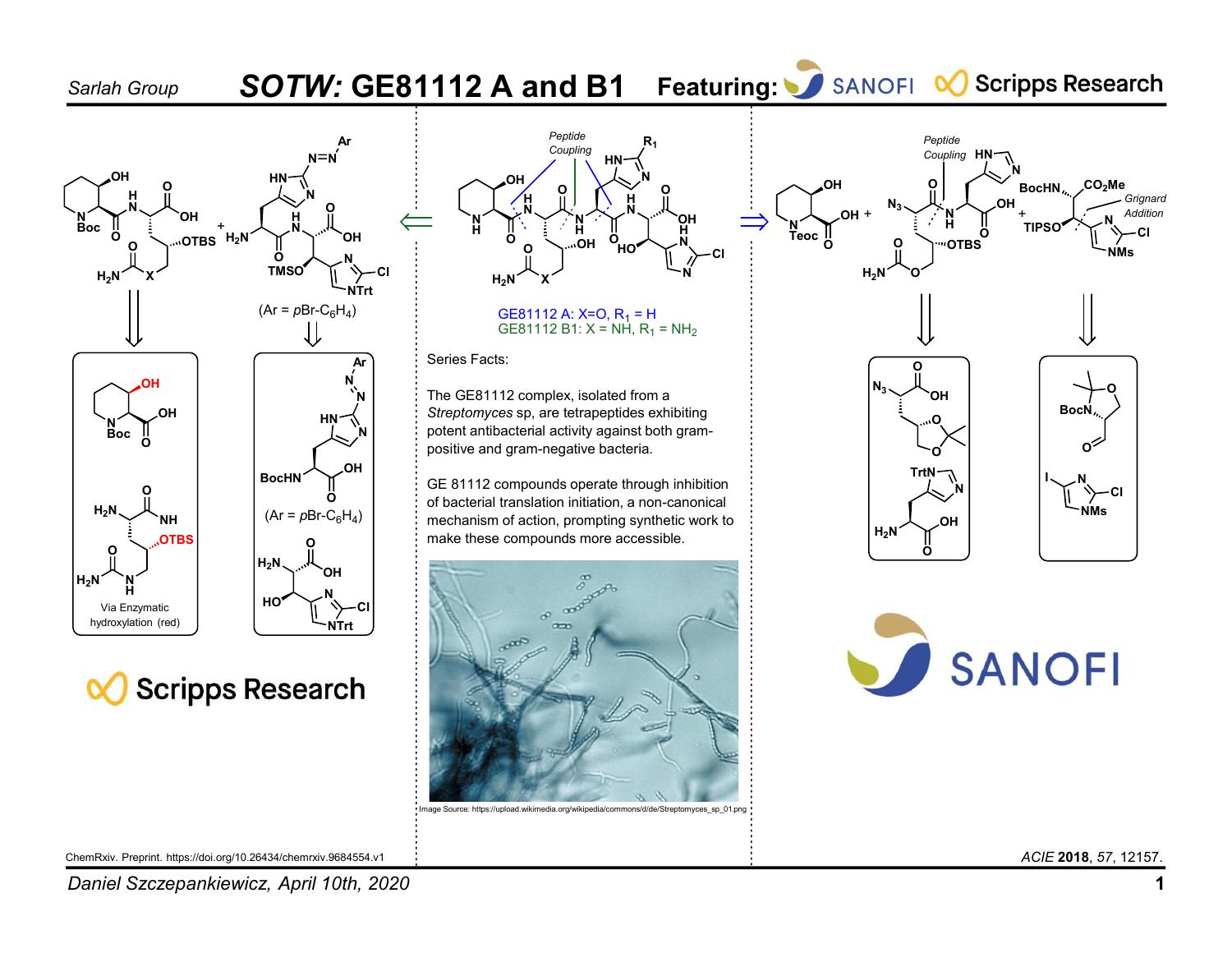

Daniel Szczepankiewicz, April 10th, 2020